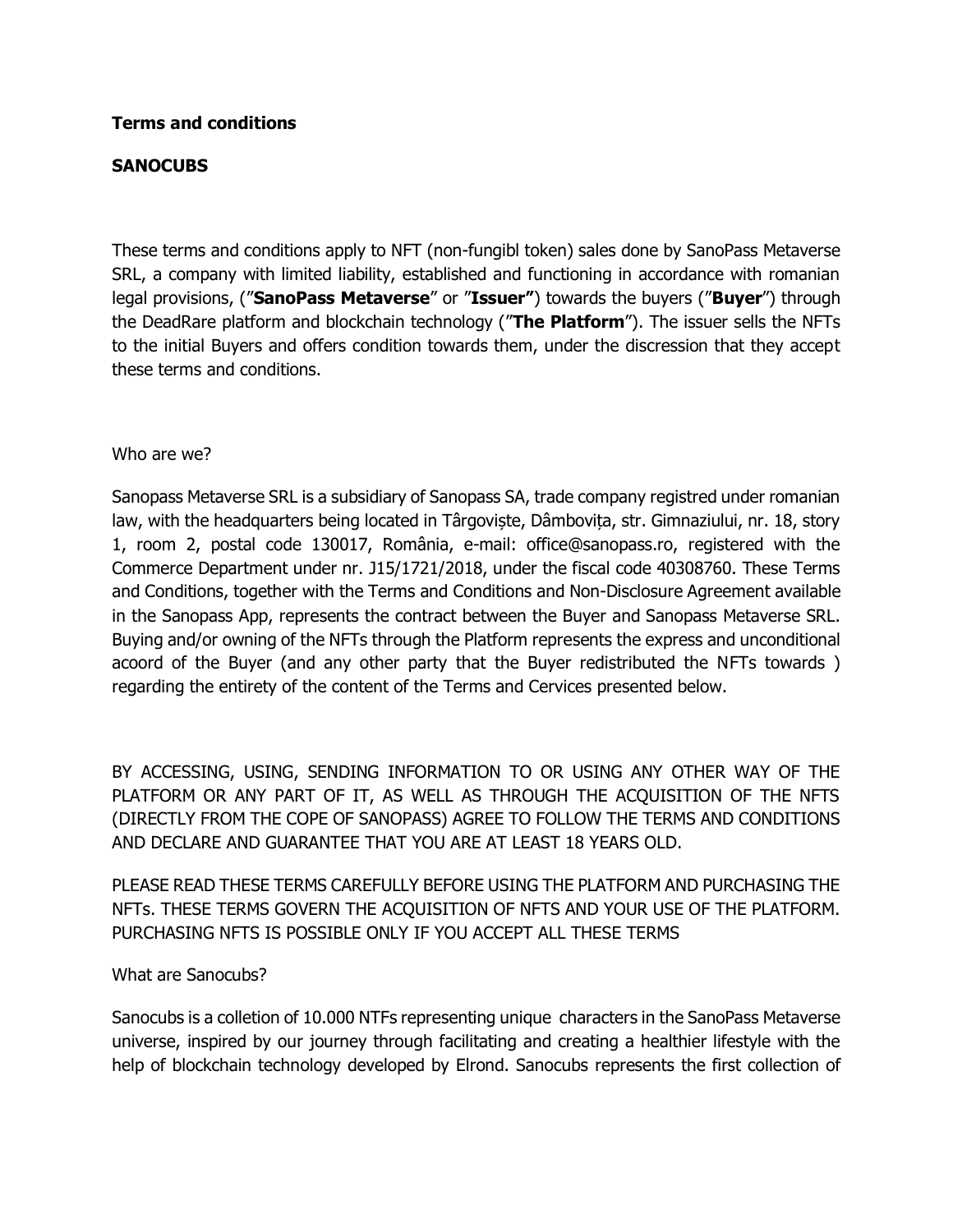NFTs in the medical field which marks SanoPass Metaverse's debut in creating a metaverse where the Buyer is in the forefront and controls the access ober his own data.

After purchasing an NFT in the Sanocubs collection, the Buyer will be offered an access code in the SanoPass network (Airdrop 1). By entering the code in the SanoPass app (available free of charge on Android and iOS), the Buyer will have access to the following services in the SanoPass partner network:

- 100 medical services done through SanopPass partners, which can be utilized in the time framework of 12 months from the start date when the Buyer came into the possesion of the subscription code (Q2 2022)
- 100 entries in our SanoPass FIT partnered fitness gyms, which can be utilised date framework of 12 months from the date when the Buyer starts to possess the subscription code (Q2 2022)
- Telemedicine services in an unlimited format starting from the moment takes possession of the code (Q2 2022)

Both the NFTs and the activation codes are exclusively dedicated to utilisation in a personal matter, non-commercial and the Buyer declares that they will not use it in any other way. The usage of the access code is subjected to accepting the Terms and Conditions applied by the SanoPass app, being necessary to register in the possition of user of the app. If the Buyer decides to register in the SanoPass application, he declares that he will provide current, real and complete information.

If the Buyer does not wish to provide the information requested during the registration process in the SanoPass application, account creation and activation of access code services will not be possible, SanoPass not being responsible for the impossibility of using these services.

How can you buy Sanocubs?

Sanocubs can be bought starting from the 31st of March 2022.

The price of a Sanocub NFT is of 2EGLD. Sanocubs can be acquired through Maiar, Elrond Web **Wallet** 

The transaction is processed with the help of Maiar and Elrond wallets, which is solely responsible for the security of transactions.

Can SanoCubs be resold?

Sanocubs can be resold after purchase. Please note that SANOCUBS REPRESENTS USEFUL TOKENS, WHICH PROVIDE ACCESS TO A SERIES OF SERVICES IN THE SANOPASS NETWORK AND SHOULD NOT BE PURCHASED FOR INVESTMENT OR SPECULATIVE PURPOSES. There is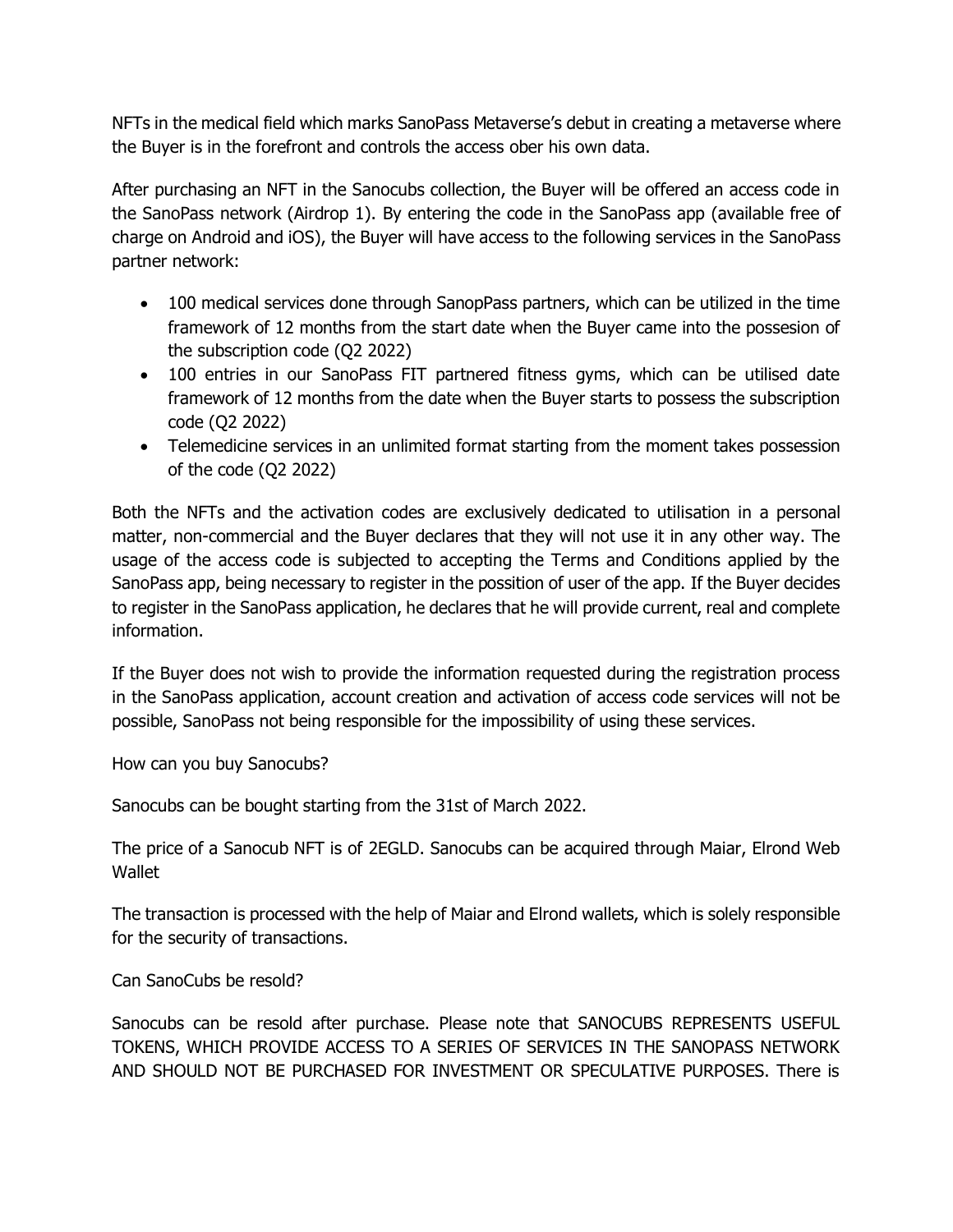also no certainty or indication of their future value, and there is a possibility of significant changes and fluctuations.

Any acquisition of a Sanocub NFT by the Buyer will be held to thesse Terms and Conditions, exactly as the initial Buyer. The sale, exchange, doantion or NFT transfer towards another person that have not reached the age of 18 are strictly prohibited. We reserve the right to suspend or block access to any person that does not obide by the provisions of these Terms and Conditions.

What are the risks of buying the NFTs

Before buying the Sanocubs NFT, we ask of you to keep in mind that any investment in the NFTs and criptocurency, in general, presents itself with risks and may lead to semnificative financial loss as a result of a volatile market, or non-existing an intrinsic value of NFTs and the lack of a legal framework.

SanoPass Metaverse does not ctock, save or receive NFTs. The NFTs exist exlusively in the Elrond blockchain. Any NFT transfer occurs in the blockchain and not whithin the [www.sanopass.io](http://www.sanopass.io/) website.

The SanoPass Metaverse does not offer any guarantee regarding the disponibility of NFTs in any location or time slot. The updates, malfunctions or the non existance of the blockchain may have unwanted adverce effects towards any blockchain that uses this technology or similar technology, including NFTs. We do not make prommises or guarantees regarding the EGLD coin, the Elrond blockchain or any other third party that may be involved in the NFT transaction. The Buyer accepts and declares that SanoPass Metaverse will not be held responsible to any liabilities that occured by losing the private key (keys), custody error, any of the buyer's error, cybernetic attacks, hacking, fraude, counterfeiting of any other technical difficulties.

ONCE THE TRANSACTION IS FINISHED, THE PURCHASE OF A SANFT CUBE NFT BECOMES IRREVERSIBLE, AND THE NFTS ARE EXEMPTED FROM THE EXERCISE OF THE RIGHT OF WITHDRAWAL, PURSUANT TO ART. 16 OF GEO 34/2014. BY ACCEPTING THESE TERMS AND CONDITIONS, THE PURCHASER EXPRESSLY AGREES AND CONFIRMS THAT IT HAS BEEN INFORMED AND AWARE OF THE LOSS OF RIGHT OF WITHDRAWAL ON TERMINATION.

The issuer is not liable for damages suffered as a result of the provision of services by DeadRare or other suppliers involved in the management of transactions, they are solely responsible for the quality of the services and are exclusively liable for any damages and / or damages caused to any person. Please pay close attention to their conditions prior to doing any transaction. The issuer makes no warranty, express or implied, and assumes no liability or legal liability for the accuracy, completeness, timeliness or quality of their services. Any request for information or complaints regarding the services provided by outside sources will be addresed to them or, in case you decide to transmite them to the Issuer, they will be redirected by us to any responsible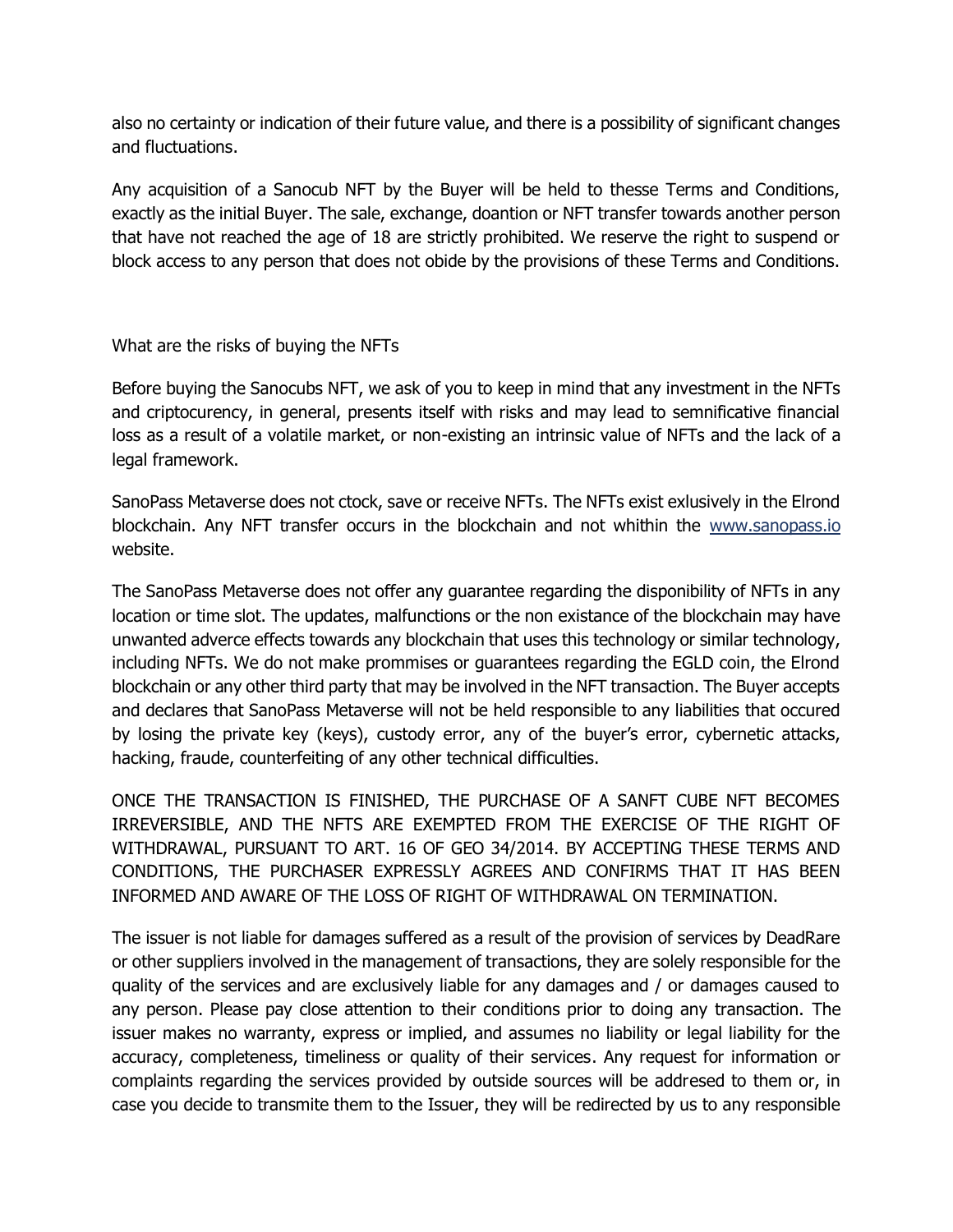person. For more details and information, we recommend to access terms and conditions of every extern party, available on their sites.

# Limited responsability

Buyer states that it understands and agrees that (i) it has obtained sufficient information to make an informed decision regarding NFTs; (b) is solely responsible for determining the risks associated with such transactions; (d) The issuer shall not be liable for any communication errors, interruptions, errors or delays that you may encounter in connection with the NFTs.The access to the cervices is delivered as "available", "as is" with no guarantee of any way being express, implied, exclusive, but not limited to, any guarantees of marketability associating with a particular purpose, aquaracy and non-infigement.

The issuer does not guarantee the accuracy, correctness, timeliness or timeliness of any content or service. The Buyer is responsible for verifying any information before trusting it. Using the [www.sanopass.ro](http://www.sanopass.ro/) site, or any other partner website will be done with sole responsability of the Buyer.

Although we make every effort to ensure the Buyer's access to the services of the Issuer, we can not guarantee that the site www.SanoPass.ro or the sites of our partners have no errors and that there will be no errors or omissions in their content.We also can not guarantee that the site and it's content can be accessed at all times. We will not respond in the event that the website cannot be accessed, regardless of the reason for the impossibility of access and regardless of the duration of this impossibility.

We will also not be liable for any damages caused by a virus, denial-of-service or distributed denial-of-services attack, or any other type of technological material resulting from the use of our website or of other websites to which there are links in our website.

The Buyer understands and accepts the security risks inherent of the provision of information and online transactions on the internet and will not be held as a liability towards the issuer for any security breach.

The Issuer shall not be liable for any damages caused to Buyer for any loss and we will not be liable for any use of Sanocubs or related content, in respect of any loss, damage or claims arising out of: (a) Buyer's error, transactions initiated incorrect, misspelled addresses; (b) server failure or data loss; (c) unauthorized access or use; (d) any unauthorized third party activities, including but not limited to the use of viruses, phishing, bruteforcing or other means of attacking the service or NFTs.

Sanocubs exist only in the form of blockchain registration. Any transfer or sales take place on the associated blockchain (in this case Elrond). The Issuer, Dead Rare and any other party involved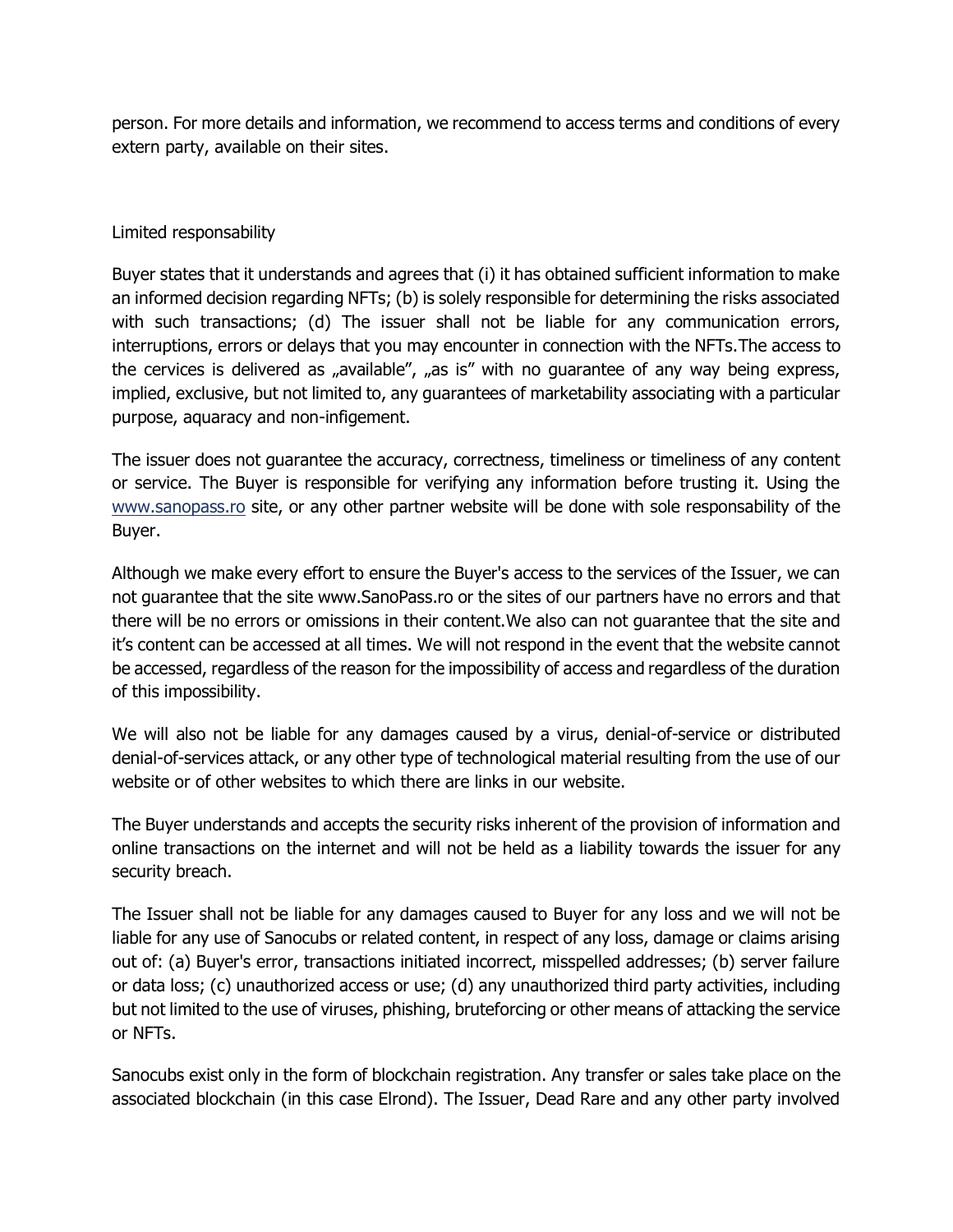in this process can not take control or do any transfer with the title or rights of Sanocubs or any adjacent content.

The Issuer is not responsible or liable for any loss or damage caused by a vulnerability or any abnormal software component (ex. Problems of the electronic wallet or the level of smartcontract) the blockchain or any other NFT's characteristics. The Issuer is not responsible or liable for late replies ( or the lack of replies) on the blockchain's part and for the technological knot or for any other problem that occurs regarding the transaction and can cause prejudice or losses.

# Rights and intelectual property

With the exception of direct reccognised right expressed in the content of these Terms and Conditions, the Issuer (or, by case, its partners) have full rights over Sanocubs, the codes and the associated technology. These will be used related to Sanocubs, only in personal interes, with set limitations through these Terms and Conditions.

All rights to the Website, Sanocubs, its components, graphics and its contents are held by the Issuer and / or its partners, and Buyer understands that it has no rights in them, except as expressly set forth in these Terms and Conditions. Conditions. Thus, the following are prohibited:

- Modifying Sanocubs in any way, including, but not limited to, the image, design. Atributes, colors etc.
- Reproducing, copying or exploatation of Sanocubs in commercial or illicite ways
- Using Sanocubs with the marketing purposes, for traiding or selling any porduct or servicess (with the exception of selling Sanocubs, in a way permitet by the Terms and Conditions and the aplicable law)
- Using Sanocubs regarding the images, clips and other form of content that shows and promotes violence, hate, sexual activities, drug consumption or any other type of act that can be considered as representation of inciting hate or breaks in any other way the third party's rights

Tax implications, exoneration of liability for the profit made from the sale

Revenues from Sanocubs trading may represent taxable income within the meaning of Romanian law and there is a possibility that these transactions may give rise to tax obligations on the Buyer. The issuer has no obligation to assume, declare, withhold or withhold any taxes or contributions on behalf of another person with respect to Sanocubs.

# Funding statements

The issuer complies with the legal provisions regarding the prevention of money laundering. To the extent deemed necessary, the Issuer will request from the Buyer information on the source of the funds, the latter having the obligation to provide the requested information as soon as